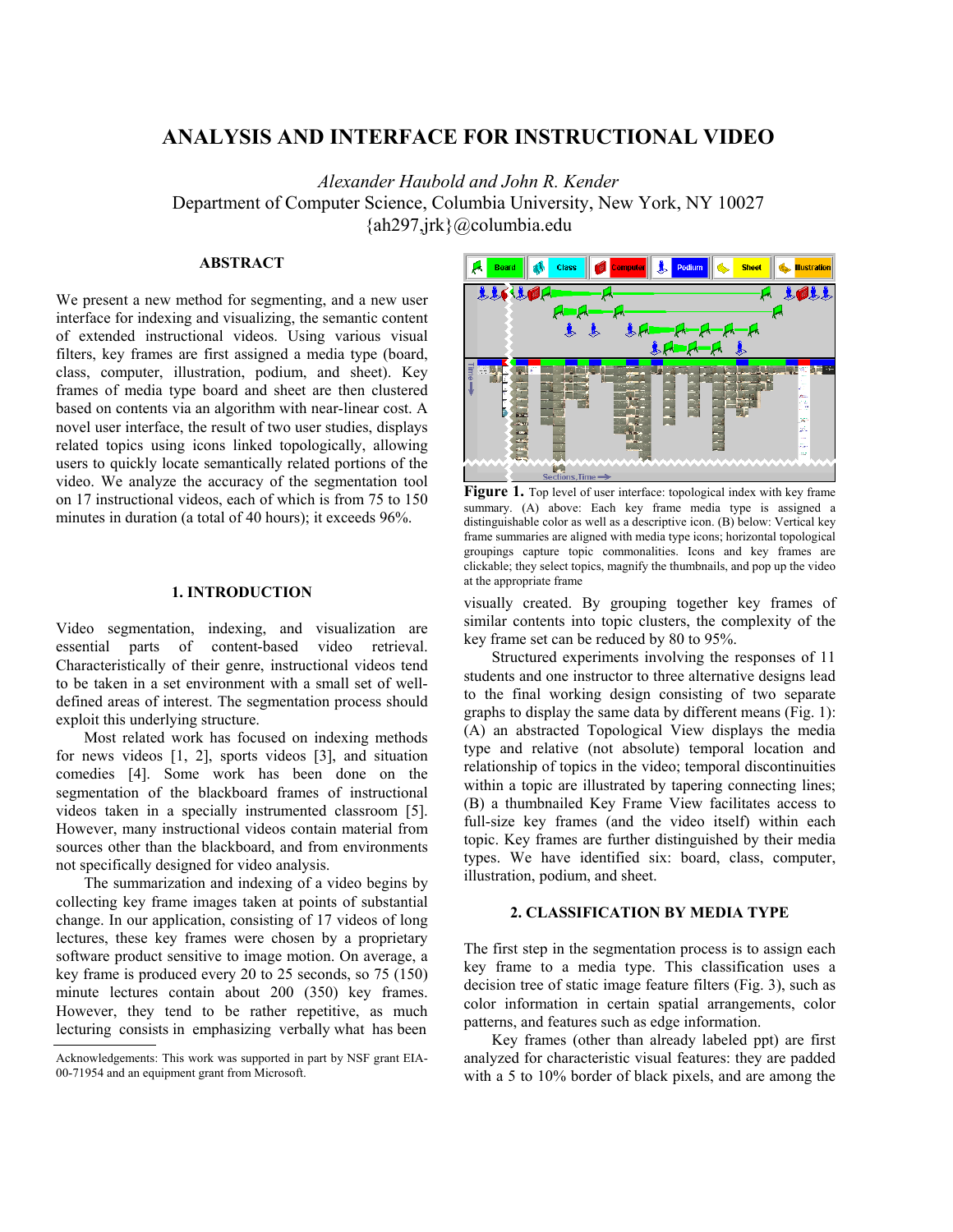darkest key frames. Classifying black bordered or dark frames as computer frames was found to be 100% accurate.

Remaining key frames (which may include additional computer frames) are analyzed by color content. Key frames with mostly green color are labeled as candidates for media types board and podium; those with mostly white color for computer and sheet; and any remaining are candidates for a more complex analysis for 4 media types.

The semantic difference between the board and podium media types is derived from the behavior of the instructor. When the instructor is using the blackboard, the cameraman tends to focus on the blackboard. If the instructor is interacting with the class, the camera tends to focus on the instructor. These podium key frames contain portions of green color concentrated in vertically central regions of the image, with bottom portions of the image colored differently (Fig. 2b). Predominantly green key frames lacking green color in their bottom 10% are classified as podium. In contrast, board key frames empirically are observed to be of two major kinds. The first is a large green area that includes a green lower border. The second is a smaller green area (due to occlusion by the instructor) that still has a nearly complete green border on all sides. Board and podium key frames are accurately classified at this stage 97% of the time. Errors consist of predominantly green computer or illustration key frames.

Candidates for the computer media type, which at this stage are primarily white, are distinguished by the presence of the horizontal linearity of their contents: rectangular imagery, tables, menu bars, etc. By using a Laplacian edge detector, we extract an edge image, and compute from it a weighted measure of the presence of horizontal lines, giving exponentially more weight to longer lines. Key frames with a measure above a threshold are classified as computer frames, with 99.9% accuracy.

Remaining candidates are classified as sheet media type if they include a sufficiently large amount of white, light gray, and/or skin tones, with 100% accuracy.

Key frames without dominant green or white regions can still be classified as any media type other than sheet. This last stage handles, for example, zoomed-out frames of the board or podium, or computer frames and illustrations having colors other than white or green. An empirically derived sequence of tests revisits the computer, podium, and board media types, leaving the illustration media type to be the default classification if the other three types fail.

The key frame is first tested for media type computer by computing its horizontal line measure, and a related measure of vertical or horizontal color repetition. Frames exceeding thresholds in either measure are classified as computer. Frames not meeting these conditions are reexamined for the heuristic features specified for board and podium given above, with similar classification accuracy. Failure of these tests results in the key frame being classified as media type illustration.



Figure 2. Examples from each of the six media types collected from videos of 5 courses: board, podium, class, sheet, illustration, computer.



**Figure 3.** Visual feature filters for classification by media type.

Illustration key frames are mislabeled as computer frames about 23% of the time. Illustrations are typically extracted from printed media that exhibit horizontal linearity and some color repetition.

# **3. TOPOLOGICAL SEGMENTATION**

The proprietary software that selects key frames does so in a way that is mostly sensitive to instructor motion, concentrating its captures during periods of relative visual calm. Consequently, the key frames are highly redundant. Therefore, we cluster similar key frames into topics based on visual content whenever the more recent frame elaborates on the visual information found in the more distant one. This clustering reduces a set of key frames to a set of clusters (topics) of similar key frames that is 5 to 20% of that size (Fig. 4).

We apply topological clustering only to board and sheet key frames, because these are the most informative media types. First, images are filtered to extract writing. Secondly, images of this writing are matched using selected sub-windows of content.

# **3.1. Filtering**

The essential distinctions between media types has an operational consequence: different sets of filters are applied to either type. For board key frames, this means filtering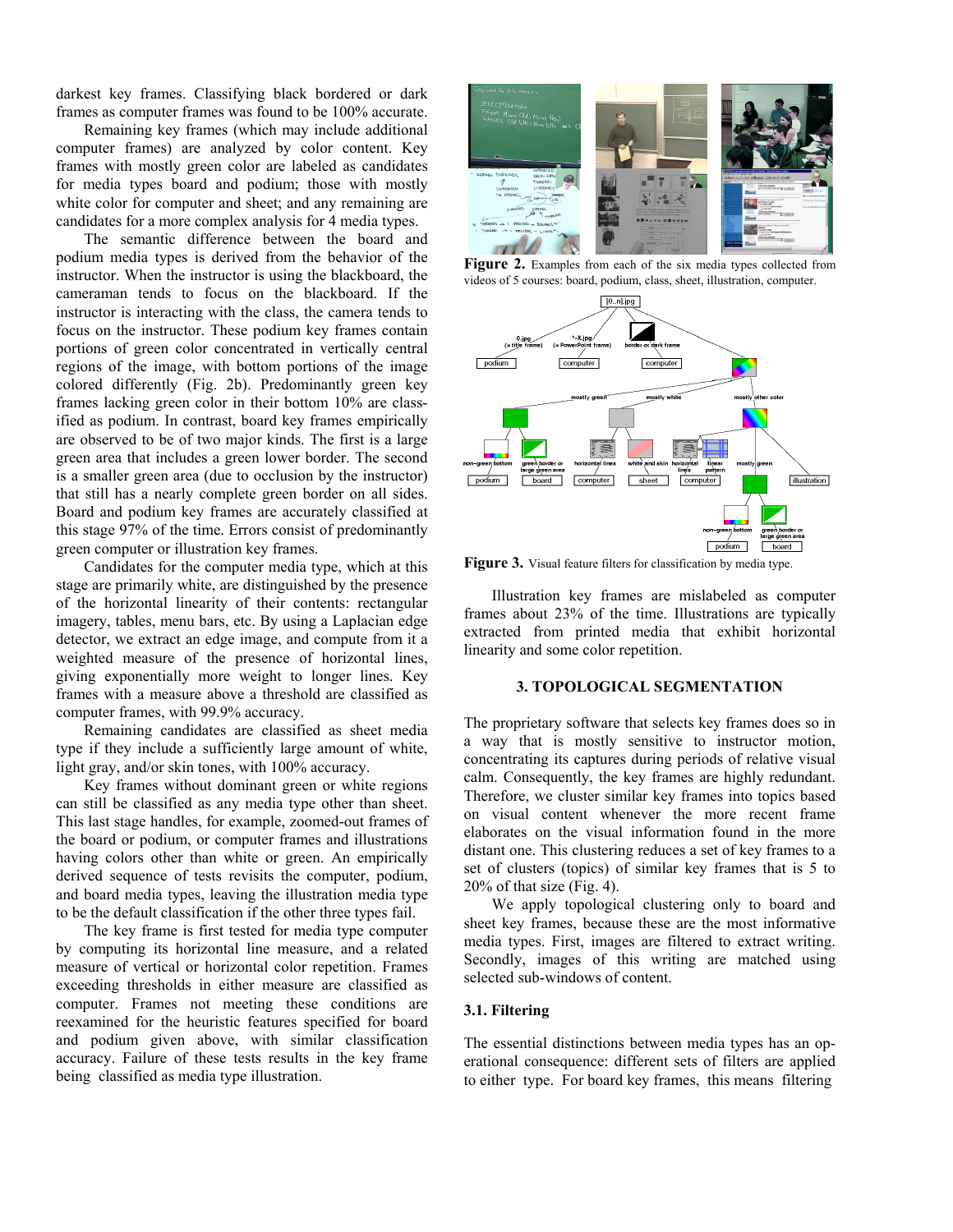$X^l$   $X^2$   $Y^6$   $\mathbf{A^1}$   $X^{l0}$   $\mathbf{B^8}$   $X^3$   $Y^l$   $Y^l$   $\mathbf{C^{29}}$   $X^{l2}$   $\mathbf{D^{11}}$   $\mathbf{E^{21}}$   $\mathbf{F^{15}}$   $\mathbf{G^{28}}$   $X^{l6}$   $Y^l$   $\mathbf{H^7}$   $\mathbf{I^{42}}$   $X^4$   $\mathbf{I^5}$  $X^l$   $\bf{H}^2$   $\bf{I}^8$   $X^{l0}$   $\bf{J}^{14}$   $X^l$   $\bf{K}^7$   $\bf{J}^1$   $\bf{K}^6$   $\bf{J}^2$   $\bf{K}^{11}$   $\bf{J}^5$   $X^6$   $\bf{J}^5$   $\bf{H}^3$   $\bf{I}^1$   $X^l$   $Y^{l3}$   $X^l$   $X^l$ 

Figure 4. For the video displayed in Figure 1, 323 key frames have been reduced to 41 clusters. *X* and *Y* denote podium and computer key frames, and letters **A** though **K** distinct clusters of board key frames. The exponents denote the number of similar frames in a contiguous sequence.

out the board and all surrounding artifacts, while sharpening the chalk marks. For sheet key frames, a filter removes all areas that do not relate to the material written on the lighter background.

The board filter addresses the problem of poor board versus chalk contrast. First, potential blackboard pixels are isolated with a simple green color filter 5A(b). Using the edges found by the edge filter in 5A(f) and the potential blackboard pixels from  $5A(b)$ , the board in  $5A(a)$  is flooded to obtain the largest closed blackboard region(s) in 5A(c). Because the result excludes any writing, the result is outlined in 5A(d) and flooded again in 5A(e).

The foreground is extracted beginning with a 3x3 Laplacian edge filter in 5A(f). Edge artifacts from the borders of homogeneous regions are detected by a horizontal and vertical color similarity filter and removed in 5A(g). A morphological filter in 5A(h) removes noise while restoring content pixels mistakenly removed from 5A(f). A second morphological filter in 5A(i) restores content pixels mistakenly removed from 5A(a). The foreground pixels are ANDed with background pixels to recover writing pixels on the board. Finally, large blobs of writing are removed in 5A(k) because they are not useful in matching. We call this binary frame the derived content frame.

The sheet filter uses the same methodology for extracting writing from sheets of paper. However, because ink on fresh sheets of paper usually has higher contrast than chalk on erased blackboards, no noise filtering is necessary for the foreground, and hence stages  $5A(g - i)$ are omitted.

#### **3.2. Matching**

Matching the content between two key frames is complicated by the three degrees of freedom allowed to the otherwise fixed cameras: tilt, pan, and zoom. These introduce translation, scale, and perspective changes. Perspective is handled by an implicit para-perspective method: both frames are considered to be made up of small local windows. As few scale-invariant features are expected, scale is explicitly modeled by successively rescaling one of the pair by a range of 14 scaling factors (from 0.6 to 1.7) experimentally derived.

Given two key frames *i* and *j*, with *j* the more recent, we extract a set of features in *i* by means of an interest operator, and find their correspondences in *j*. If sufficient similarity exists, frame *j* is considered to be an elaboration of the topic in frame *i*.

Features in frame *i* are extracted in the form of up to 6



Figure 5. Flow diagram of the board filtering process. (a) original image, (b) green color filter, (c) flooded board, (d) outline of flooded area, (e) complete flooding of outlined area (board), (f) edge filter, (g) horizontal and vertical color similarity filter, (h,i) morphological filters, (j) ANDed combination of (e) and (i) results in extraction of board contents, (k) large pixel blob filter removes useless features.



**Figure 6.** (a) A board key frame may only contain a portion of the full blackboard. (b) Content pixels from the filtered image are extracted from fixed position in a superimposed grid. (c,d) Up to 6 interesting subwindows are identified in 3 equally sized vertical strips over the grid.

identically sized, wide aspect ratio sub-windows of interest (Fig. 6). Their selection proceeds as follows:

- 1. Divide the derived content frame into three equal vertical strips. 6A(c)
- 2. For each strip, scan the interest window over a coarse grid of locations in the image. 6A(b,c)
- 3. Count the content pixels *cc* in window placement. If *low*≤*cc*≤*high*, stop and report window position. 6A(d)
- 4. Repeat 2 and 3, except scanning bottom-up.
- 5. If both reports are the same, keep only one.

This heuristic search reflects the empirical observations of both the units of writing and the camera motions observed in the videos. Since panning for boards dominates tilting for sheets, the search enforces a horizontally balanced window acquisition. Windows are sized so that their height roughly corresponds to two lines of text, while their width is about twice that size to reflect the lengths of average words.

Empirically, it is observed that windows of interest contain between 5 to 30% content pixels. This range provides enough pixels to match with, but not so many as to prohibit the creation of distinctive configurations of pixels.

Having found windows in frame *i* (Fig. 7(a)), to increase match likelihood we next blur the derived content frame *j* by opening it with a 3x3 mask. We now find the best correspondences to these windows in the blurred derived content frame *j*, and compute a total match score:

- 1. Find the best location of each sub-window from *i* in *j* in the usual manner of template matching. 7(b)
- 2. Define image match quality for each sub-window match as the amount of matched writing divided by the total amount of writing. 7(c)
- 3. Define consistency of translation of the windows as the negative standard deviation of the lengths of the translation vectors for each sub-window pair. 7(d)